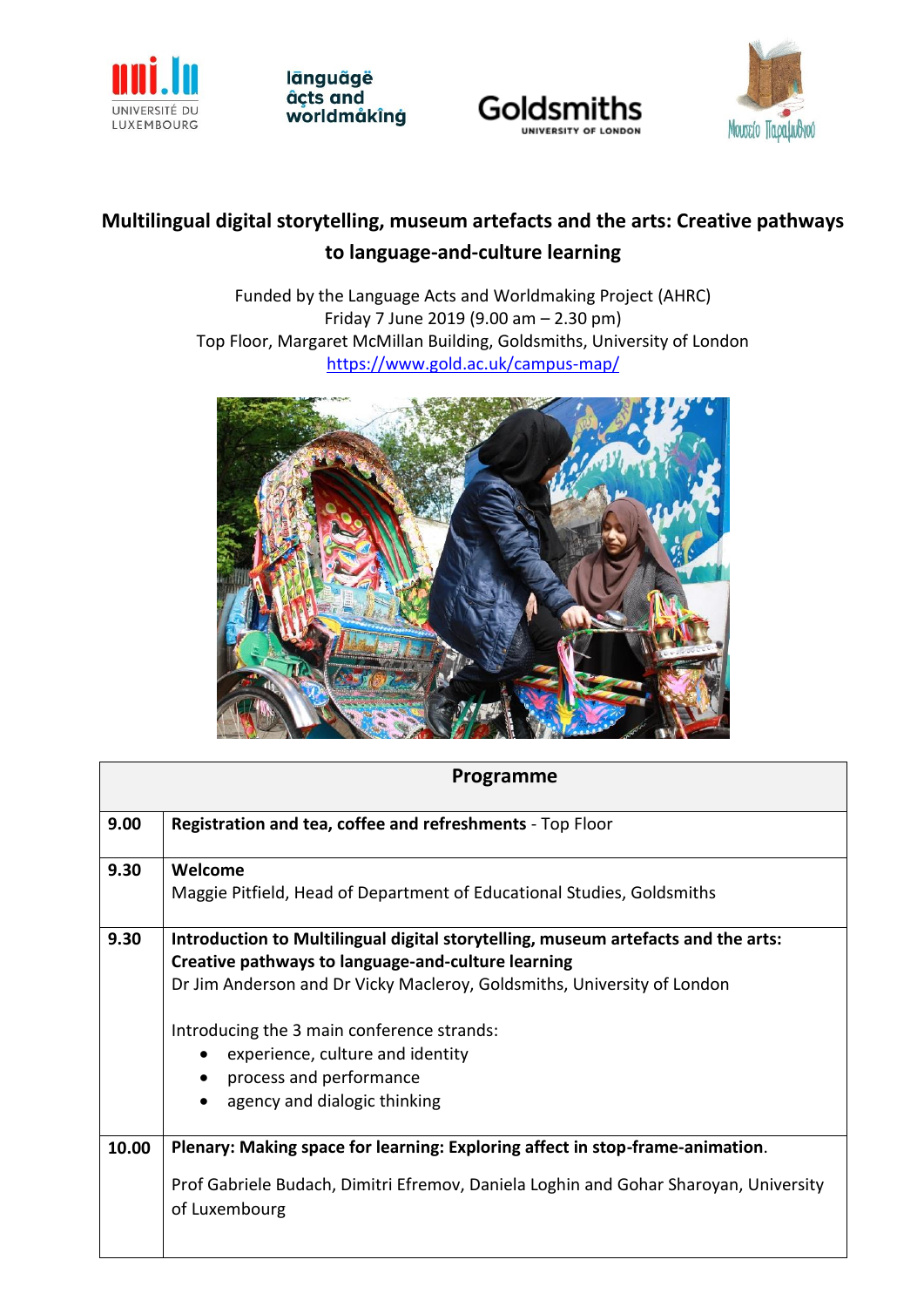| 10.45 | <b>BREAK</b>                                                                                   |                                                                                                                                                                                                                                    |                                                                                                                                                                                                                                                                                                                                                      |  |
|-------|------------------------------------------------------------------------------------------------|------------------------------------------------------------------------------------------------------------------------------------------------------------------------------------------------------------------------------------|------------------------------------------------------------------------------------------------------------------------------------------------------------------------------------------------------------------------------------------------------------------------------------------------------------------------------------------------------|--|
| 11.00 | <b>Workshops 1</b><br>Workshops will<br>be based on<br>the $3$<br>conference<br>strands        | <b>Strand 1</b><br><b>Experience, culture and</b><br>identity<br><b>Rm 224</b><br><b>Strand 2</b><br><b>Process and performance</b><br><b>Rm 220</b><br><b>Strand 3</b><br><b>Agency and dialogic</b><br>thinking<br><b>Rm 212</b> | Uncovering tales and building identities<br>through objects and digital media<br>Dr Vicky Macleroy, Shabita Shamsad,<br>Dimitri Efremov and Sammy Orazi<br>Variants of folk tales: setting the scene<br>for a digital story<br>Dr Chryso Charalambous and Dr<br>Sotiroula Stavrou<br>Digitally retelling the tale<br>Dr John Jessel and Mirela Dumić |  |
|       |                                                                                                |                                                                                                                                                                                                                                    |                                                                                                                                                                                                                                                                                                                                                      |  |
| 12.00 | <b>LUNCH</b>                                                                                   |                                                                                                                                                                                                                                    |                                                                                                                                                                                                                                                                                                                                                      |  |
| 1.00  | <b>Workshops 2</b><br>Workshops will<br>be based on the<br>3 conference<br>strands             | <b>Strand 1</b><br><b>Experience, culture and</b><br>identity<br><b>Rm 224</b>                                                                                                                                                     | Animation, puppetry, book arts, drama<br>and painting in children's explorations<br>of language and culture<br>Dr Yu-Chiao Chung and Marie Gaillard                                                                                                                                                                                                  |  |
|       |                                                                                                | <b>Strand 2</b><br><b>Process and performance</b><br><b>Rm 220</b>                                                                                                                                                                 | Playing with Dragons: Drama, Digital<br><b>Storytelling and Language</b><br>Dr Chryso Charalambous and Eleni Koki                                                                                                                                                                                                                                    |  |
|       |                                                                                                | <b>Strand 3</b><br><b>Agency and dialogic</b><br>thinking                                                                                                                                                                          | Art and language-and-culture learning:<br>Creative interactions with the work of<br><b>Ali Omar Ermes</b>                                                                                                                                                                                                                                            |  |
|       |                                                                                                | <b>Rm 214</b>                                                                                                                                                                                                                      | Dr Jim Anderson and Reem Abdelhadi                                                                                                                                                                                                                                                                                                                   |  |
| 2.00  | Plenary: Reflections and ideas for moving forward<br>Dr Vally Lytra and Dr Cristina Ros i Solé |                                                                                                                                                                                                                                    |                                                                                                                                                                                                                                                                                                                                                      |  |
|       |                                                                                                |                                                                                                                                                                                                                                    |                                                                                                                                                                                                                                                                                                                                                      |  |
| 2.30  | <b>End of Conference</b>                                                                       |                                                                                                                                                                                                                                    |                                                                                                                                                                                                                                                                                                                                                      |  |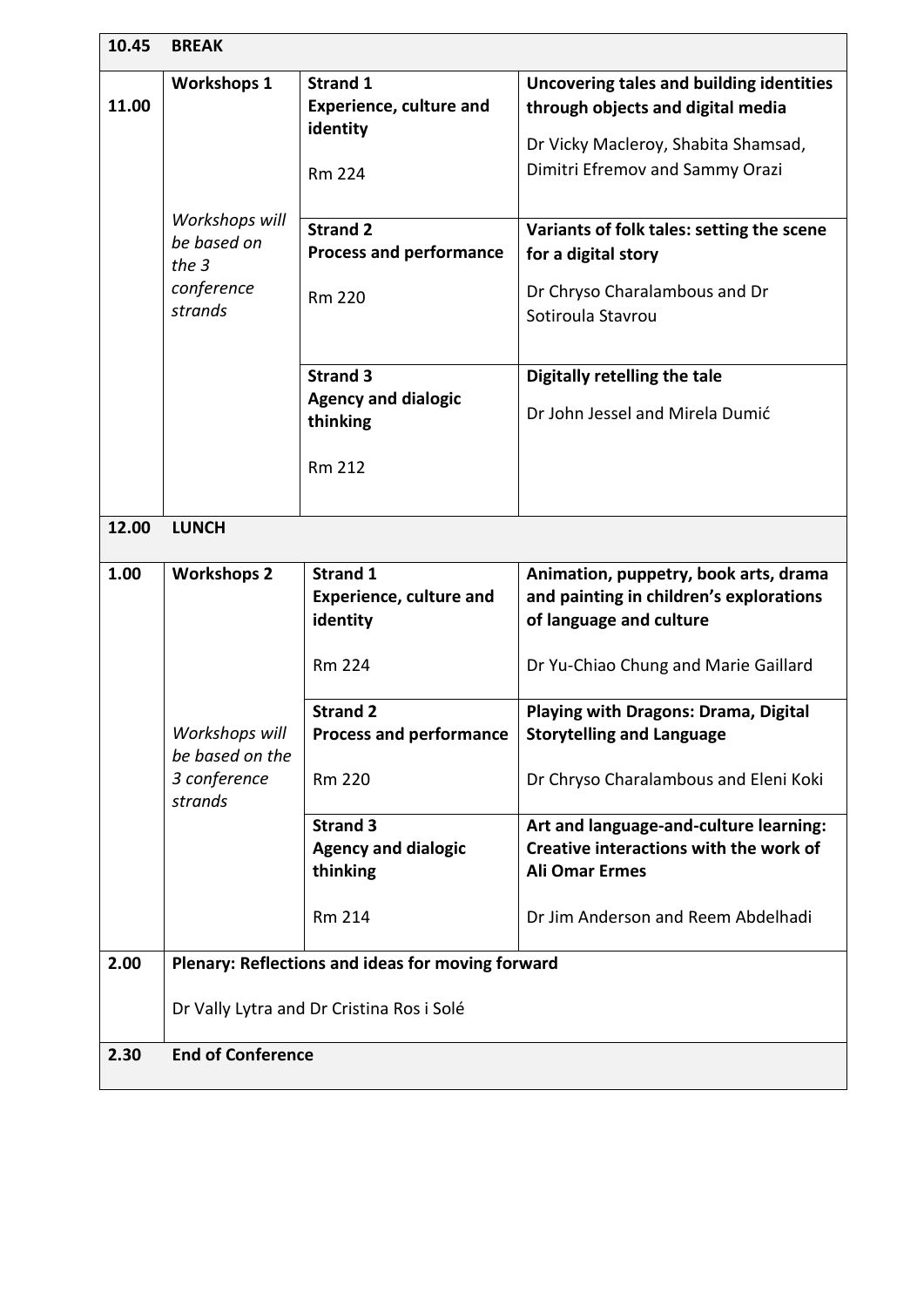# **Details of Conference Plenaries, Workshops and Presenters**

# **Plenary: Making space for learning: Exploring affect in stop-frame-animation**

In this talk, we explore the creative process we experienced while animating a personally meaningful object using a stop frame animation app on a tablet. We reflect on the working process we engaged in during a summer school in September 2018 with London based filmmakers Bo Chapman and Zoe Flynn, organized by the Master in Learning and Communication in Multilingual and Multicultural Contexts, at the University of Luxembourg. The talk is based on our joint process of thinking with ideas of new materialism trying to understand how working with objects and technology created a unique learning environment for us. In this environment, we immersed ourselves in an intensive process of experiential learning, engaging with objects as 'vibrant matter' (Bennett 2010) free from constraints of language and linguistic norms. To make sense of that experience which was both, destabilizing and liberating, objectfocused and humanizing, we explore ideas of 'affect' as a thinking tool (Deleuze & Guttari 1980) and a visceral force that can create new and powerful experiences of language and literacy learning.

Prof Gabriele Budach, Dimitri Efremov, Daniela Loghin & Gohar Sharoyan

## **Prof Gabriele Budach**

Gabriele Budach is Associate Professor at the Faculty of Language, Literature, Education and Arts at the University of Luxembourg. She specialises in research on multilingualism in society and education in multilingual and migration contexts. In her work she draws on sociolinguistics, social semiotics and new materialist frameworks. She has been conducting ethnographic work in a range of educational contexts in adult, school and community settings in Germany, Canada, the UK and Luxembourg, promoting multilingual, multimodal and affective learning. Recent research interests include the creative use of objects and digital technology to foster learning and learner identities. She has been external adviser to the projects Critical Connections I + II (led by Jim Anderson and Vicky Macleroy).

# **Dimitri Efremov**

Dimitri Efremov is a second year Master student at the University of Luxembourg. Within the broad scope of the programme, which is titled "Master in Learning and Communication in Multilingual and Multicultural Contexts", his research interests lie within the field of informal learning.

# **Daniela Loghin**

Daniela Loghin was born in the Republic of Moldova. She obtained a College diploma in Accounting from the College of Informatics in Chisinau and a Bachelor's degree in languages and translation from the University of Rome "La Sapienza". Currently she is a Master student in the programme "Learning and Communication in Multilingual and Multicultural contexts" at the University of Luxembourg. Having worked as an English teacher for children for 3 years, she is interested in topics such as multilingualism in the classroom and alternative teaching methods.

# **Gohar Sharoyan**

Gohar Sharoyan is a second year student at the University of Luxembourg currently pursuing her master degree in Learning and Communication in Multilingual and Multicultural contexts. She received a bachelor's degree in Linguistics, Translation and Intercultural Communication at the Yerevan Brusov State University of Languages and Social Sciences. Gohar has been involved in radio production for the past three years hosting her personal show on Radio ARA, a Luxembourgish multilingual radio station. She has been producing podcasts and radio features for the university campus radio programme since 2017.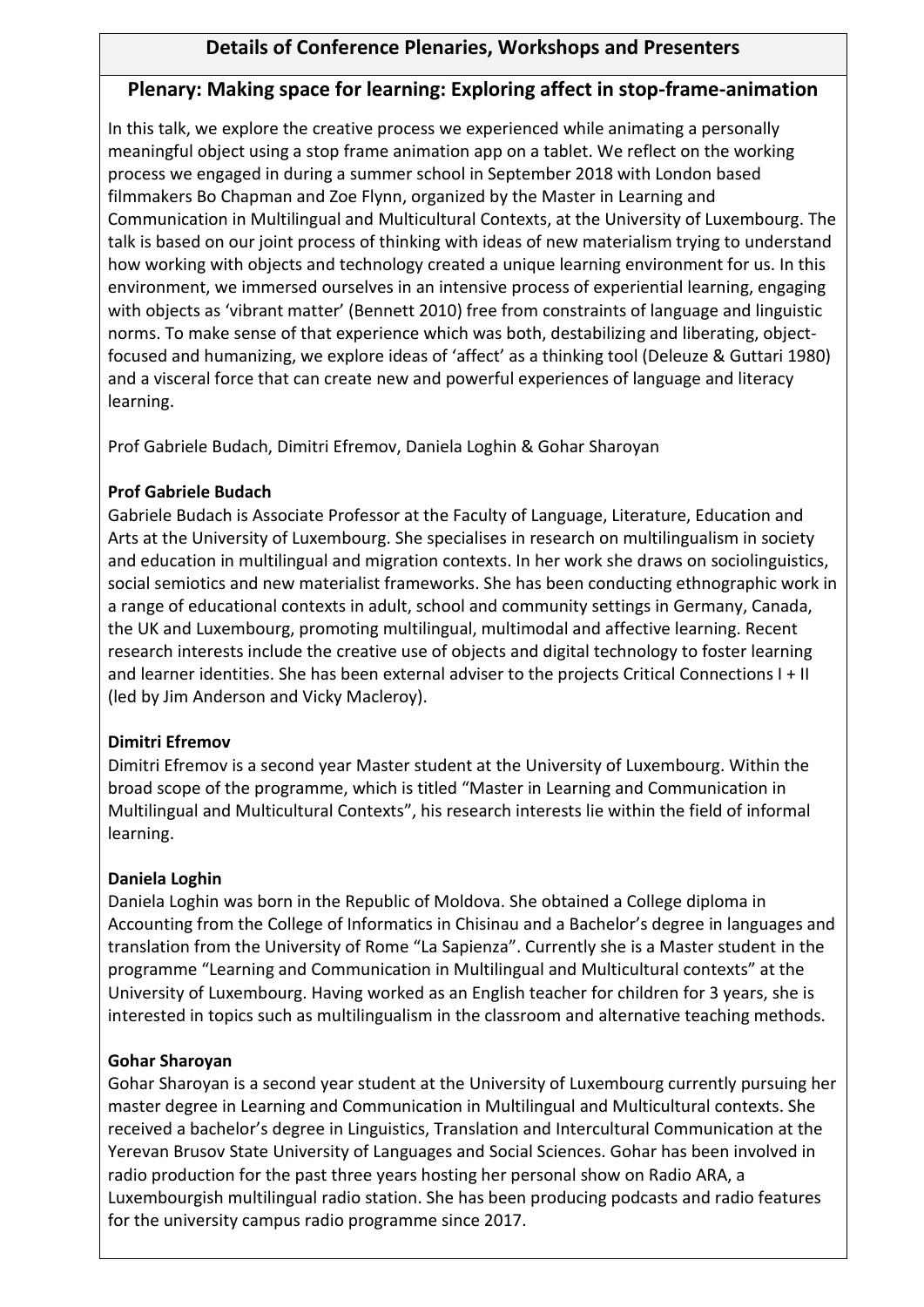# **Strand 1: Experience, Culture and Identity**

#### **Workshop 1 (morning)**

#### **Uncovering tales and building identities through objects and digital media**

A workshop in 2 parts examining the building of identities through creating and interacting with objects and artefacts. In the first part, you will find out about the craft of nokshi kantha (embroidered artefacts), the sewing of tales, and digital storytelling using nokshi kantha. You will use Bengali prints and materials to experiment with stitching a simple nokshi kantha and sell your nokshi kantha and its story. The second part of the workshop is short but intensive and will explore issues of identity around the creation of food stories. Working in groups, you will have the opportunity to engage with food-objects, share personal experiences and get inspired by, design from, create and share your own stories around food.

Dr Vicky Macleroy, Shabita Shamsad, Dimitri Efremov and Sammy Orazi

#### **Dr Vicky Macleroy**

Vicky Macleroy is a Reader in Education and Head of the Research Centre for Language, Culture and Learning at Goldsmiths, University of London. Her work focuses on: language development and multilingualism; creative writing practices and poetry; multiliteracies and digital storytelling; and transformative pedagogy. Underpinning her research is a commitment to research methodologies that embrace both the pedagogical and political. Vicky was principal investigator with Jim Anderson of a global literacy project funded by the Paul Hamlyn Foundation, 'Critical Connections Multilingual Digital Storytelling' that uses digital storytelling to support engagement with language learning and digital literacy.

#### **Shabita Shamsad**

Shabita Shamsad is a language teacher. Shabita teaches Bengali at Central Foundation Girls' School where Bengali has become an increasingly popular language for students to learn. As well as creating bilingual digital stories with her Bengali students, Shabita has been developing Bengali-English bilingual resources for the museum work as part of the Critical Connections II project.

#### **Dimitri Efremov**

Dimitri Efremov is a second year Master student at the University of Luxembourg. Within the broad scope of the programme, which is titled "Master in Learning and Communication in Multilingual and Multicultural Contexts", his research interests lie within the field of informal learning.

#### **Sammy Orazi**

Sammy Orazi is a student in the Master programme 'Master in Learning and Communication in Multilingual and Multicultural Contexts' at the University of Luxembourg, a primary school teacher in Luxembourg and a graduated educator. In 2017, he graduated in the 'Bachelor in Educational Sciences'. In his Bachelor thesis, he focussed on the power of personal objects and the effects on children's identity and behavior in a digital storytelling project. In his upcoming Master thesis, he is exploring the effects of the school reform in Luxembourg on the daily routine of teachers through the method of life history research. Having worked in different social and educational settings (homeless shelter, nursery, primary and secondary school), his main interest has become the development of the Luxembourgish school system to make it well adapted to the needs of the multilingual and multicultural Luxembourg.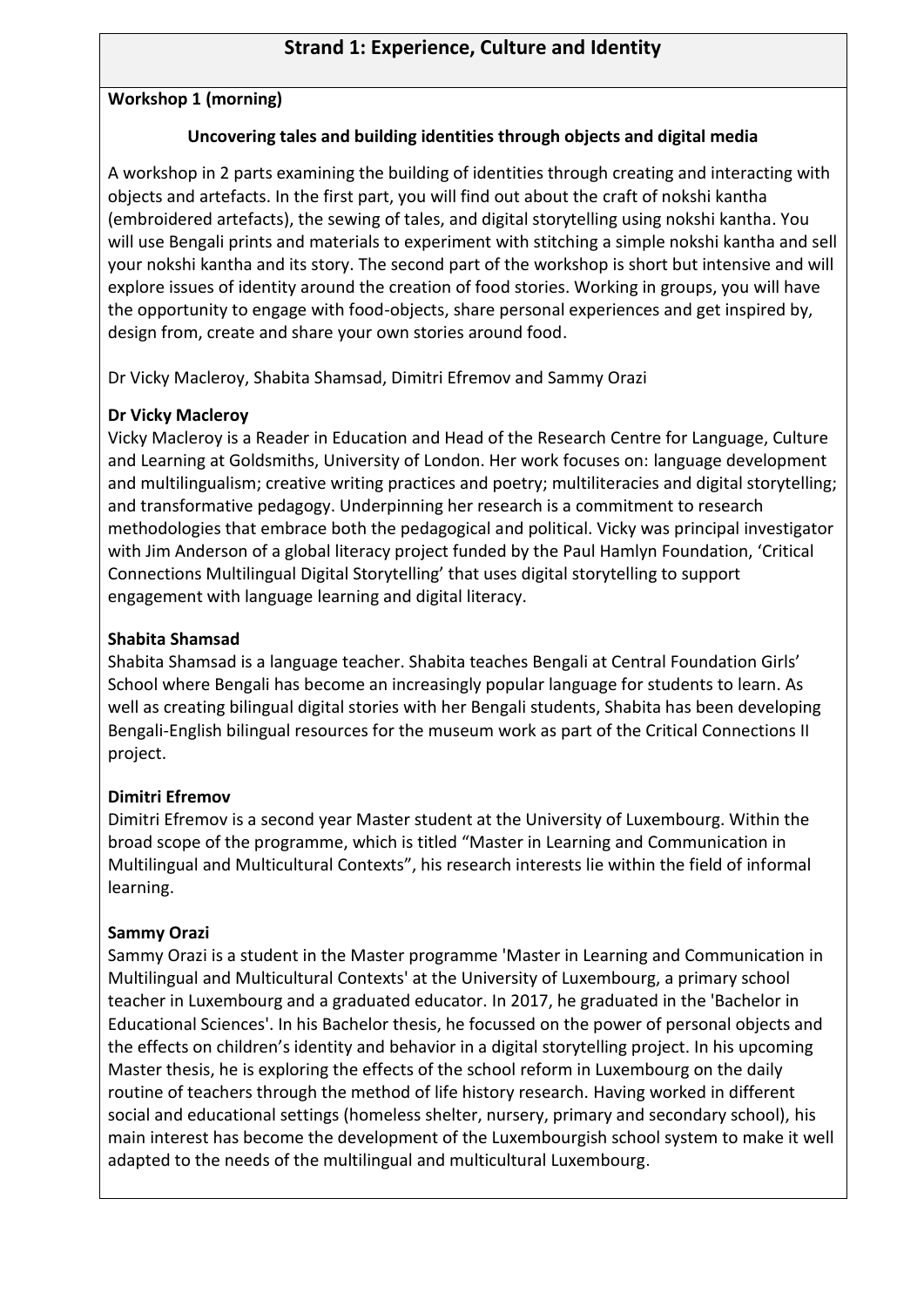# **Workshop 2 (afternoon)**

# **Animation, puppetry, book arts, drama and painting in children's explorations of language and culture**

In this workshop, we will present the development of Multilingual Digital Storytelling Project in Europa School UK. Europa School is a bilingual school, where in Primary, half the week is taught through English and half taught through French, German or Spanish. We will start from the first animation the year 5 children created – Abandonnée. Then we will look into how we embedded the project in curriculum for two year 5 classes, English/French and English/German. The children worked together once a week exploring the notion of belonging by means of different artistic media: puppetry, book arts, drama and painting.

Dr Yu-Chiao Chung and Marie Gaillard

## **Dr Yu-Chiao Chung**

Yu-Chiao Chung was an English Teacher and Head of English and then the vice principal at a secondary school in Taipei. She received an MA in English in Education and an MRes in Education and Professional Studies from Kings College, University of London. She obtained her PhD in Education at Goldsmiths, University of London. Following completion of her PhD, she worked on three funded projects at the university: 'Creativity in the Community Language Classroom', 'Critical Connections: Multilingual digital storytelling' and 'Critical Connections II: Moving forward with digital storytelling'. She also contributes to BA, MA and CPD work in the areas of creativity, digital storytelling, e-learning, language, culture and identity. Her research interests include bilingualism and biculturalism, multilingualism and multiculturalism, creativity, digital storytelling and e-learning in language teaching.

## **Marie Gaillard**

Marie has been teaching at Europa School UK for 4 years. She was a primary teacher in France for 7 years and has always been interested in teaching non- francophone children. She spent a year in Ecuador and then a year in Durham where she took part in an exchange programme for a year. Before teaching, she was very keen on puppetry and theatre.

# **Strand 2: Process and Performance**

#### **Workshop 1 (morning)**

#### **Variants of folk tales: setting the scene for a digital story**

This workshop has a strong focus on how to work with variants of folk tales from different cultures to create a new one. The participants will explore together two stories through a dramatic approach to intertwine the two and create the base for their own. Examples will be drawn from a five month project with students of 9-10 years old in Cyprus.

Dr Chryso Charalambous and Dr Sotiroula Stavrou

#### **Dr Chryso Charalambous**

Chryso Charalambous holds a BA in Education from the National and Kapodistrian University of Athens in Greece and a MA and a PhD in Drama/Theatre Education from the University of Warwick. She has worked as a drama advisor and researcher in the Centre for Language, Culture and Learning at Goldsmiths, University of London. She currently works in the Fairy Tale Museum in Nicosia, Cyprus.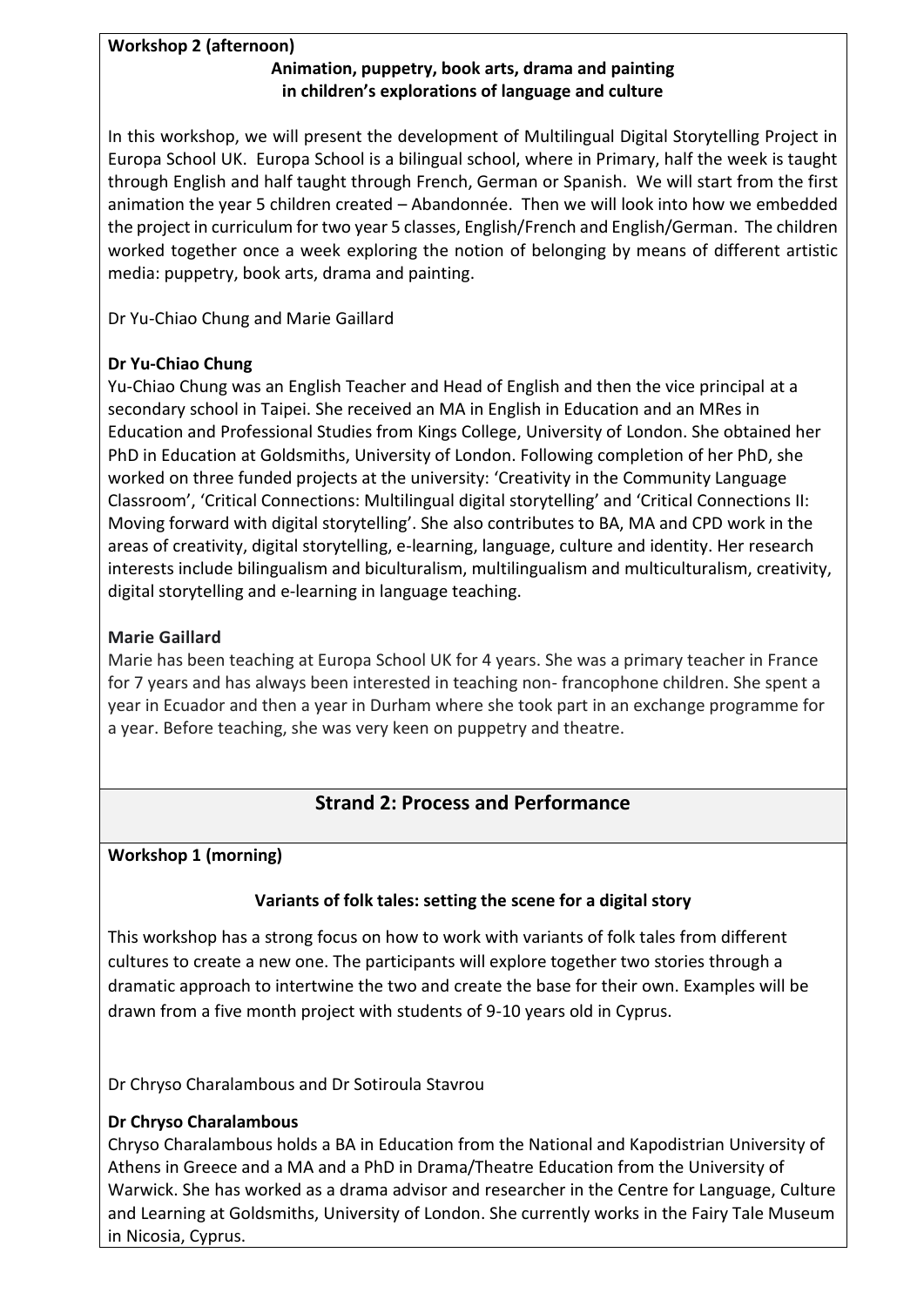#### **Dr Sotiroula Stavrou**

Sotiroula Stavrou finished her BA in Primary Education at the University of Patra in Greece; and then studied a MSc in Specific Learning Difficulties/Dyslexia at Southampton University; and a PhD on translanguaging in education at the University of Birmingham. Sotiroula's research interests lie in the areas of language, literacy and learning with a particular interest in translanguaging in education; bilingual and bidialectal education; and specific learning difficulties and dyslexia.

#### **Workshop 2 (afternoon) Playing with Dragons: Drama, Digital Storytelling and Language**

Taking a start form a traditional tale from Japan in this workshop we will explore how to work with students to transform through a series of drama conventions the tale into a more dramatic form with a strong focus on language learning and development. Examples will be drawn from a four month project with students of 11 years old in Cyprus.

Dr Chryso Charalambous and Eleni Koki

# **Dr Chryso Charalambous**

Chryso Charalambous holds a BA in Education from the National and Kapodistrian University of Athens in Greece and a MA and a PhD in Drama/Theatre Education from the University of Warwick. She has worked as a drama advisor and researcher in the Centre for Language, Culture and Learning at Goldsmiths, University of London. She currently works in the Fairy Tale Museum in Nicosia, Cyprus.

# **Eleni Koki Kouloumi**

Eleni Koki he holds a BA in Education from the National and Kapodistrian University of Athens, Greece, and a MMus in Advanced Piano Performance from the Royal College of Music, London. She has a great experience in teaching music as well as the modern Greek language in a variety of settings; as the headteacher of the Brighton Greek School, workshop leader, piano and class music teacher. Eleni Koki is interested in exploring the links between music and language and she uses elements from both fields to facilitate the building of both linguistic and musical structures.

# **Strand 3: Agency and Dialogic Thinking**

# **Workshop 1 (morning)**

# **Digitally retelling the tale**

In this session we will look in detail at the 'what' and 'how' of children's learning when they work together as a team with the aim of digitally re-telling an existing published story, such as a folk tale, using the written text as a starting point. We will link our own experience of a short hands-on, and minds-on, starter activity with some of the findings from the Critical Connections Digital Storytelling Project. In the course of this we will touch on dialogical learning and how the children, the teacher, the text and the digital materials might enter into this process.

Dr John Jessel and Mirela Dumić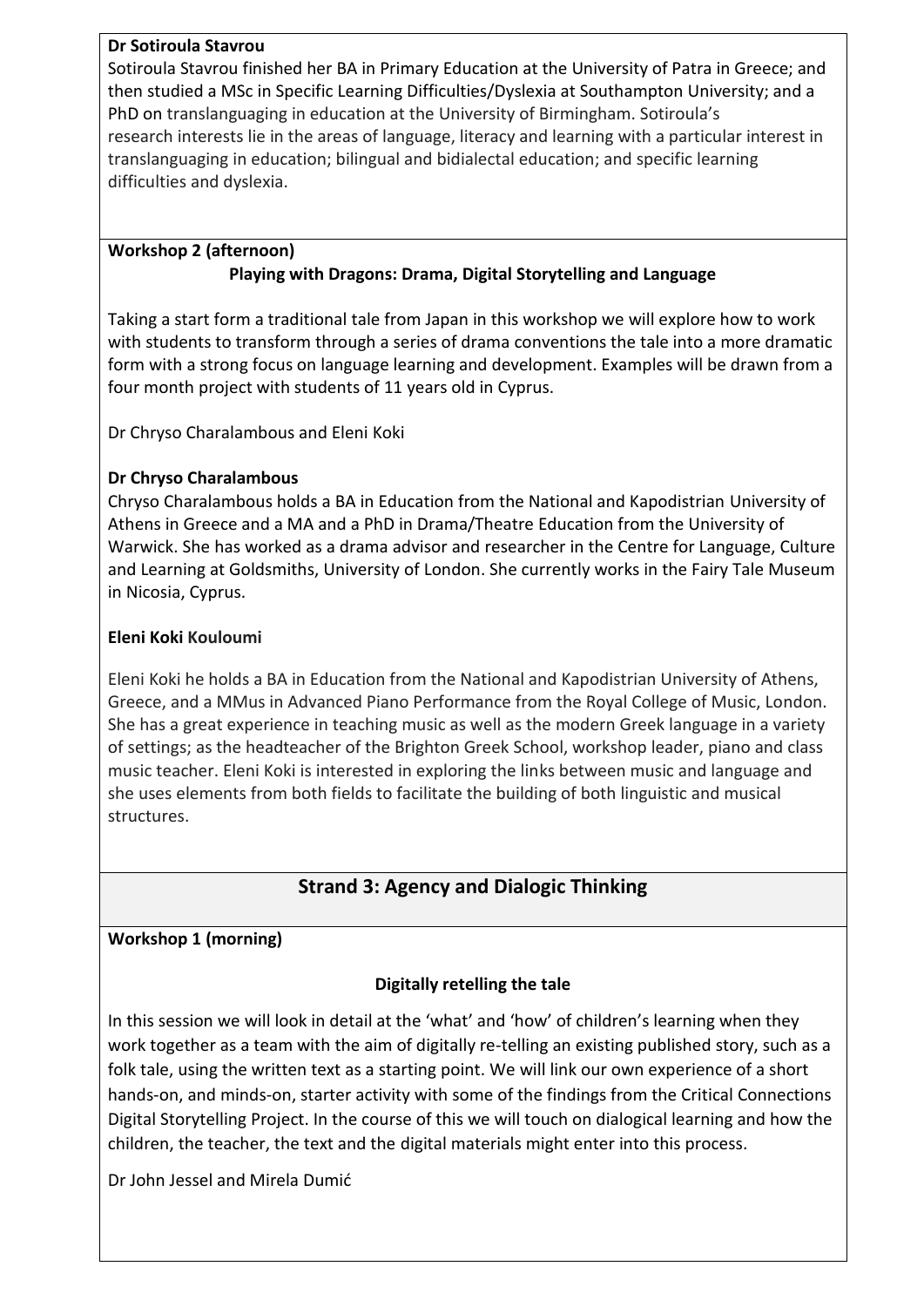#### **Dr John Jessel**

John Jessel is Director of Research in the Department of Educational Studies at Goldsmiths. His interests focus on the social and cognitive processes that underlie children's learning and development, both inside and outside the school setting, and within the context of individuals or groups engaged in collaborative activities involving the use of digital technologies.

## **Mirela Dumić**

As a Croatian mother tongue teacher at the International School of London in Surrey (2014- 2017). Mirela was involved in the multilingual digital storytelling project "Critical Connections I and II" in partnership with Goldsmiths (University of London). Since then she has developed an interest in bringing cultural heritage through digital storytelling and its integration within the curriculum. This year she has been involved in the drama project "Stribor's Forest" at the Croatian Supplementary School in London.

## **Workshop 2 (afternoon)**

## **Art and language-and-culture learning: Creative interactions with the work of Ali Omar Ermes**

In this workshop we will explore the potential of cross-curricular art and language-and-culture learning based on a pedagogy which prioritises learner agency, critical thinking and creativity. Participants will try out activities drawn from a new resource pack developed through the Critical Connections project. We will also report on a small scale action research project in which a unit from the resource was tried out in a London school.

Dr Jim Anderson and Reem Abdelhadi

#### **Dr Jim Anderson**

Jim Anderson is Visiting Research Fellow in the Department of Educational Studies at Goldsmiths, University of London. His work focuses on: theories and methods of second language learning and bilingualism, including Content and Language Integrated Learning (CLIL); multilingualism and new literacies; and language policy. Underlying this is a commitment to an integrated and inclusive approach to language and literacy education incorporating the areas of foreign and community/heritage language learning as well as English as an Additional Language and English mother tongue.

#### **Reem Abdelhadi**

Reem Abdelhadi grew up in Palestine and came to school in England as a teenager. She has a postgraduate diploma from LSE in Social Psychology and an MA from Leicester University in Mass Communications. She has been in the role of a teacher since the age of 16, initially teaching Literacy classes to elderly women and English as a second language (all in Palestine). Reem has been teaching Arabic continuously for over 15 years to a range of students; aged between 3 – 75. She employs a variety of methods, creates most of her teaching resources and has been teaching at Ealing Arabic School and other schools in London for over 15 years.

#### **Plenary: Reflections and ideas for moving forward**

Our two panelists will guide reflections from the day and stimulate fresh thinking around our central conference question on synergies between language learning, digital media and the arts with a particular focus on stories behind objects.

Dr Vally Lytra and Dr Cristina Ros i Solé